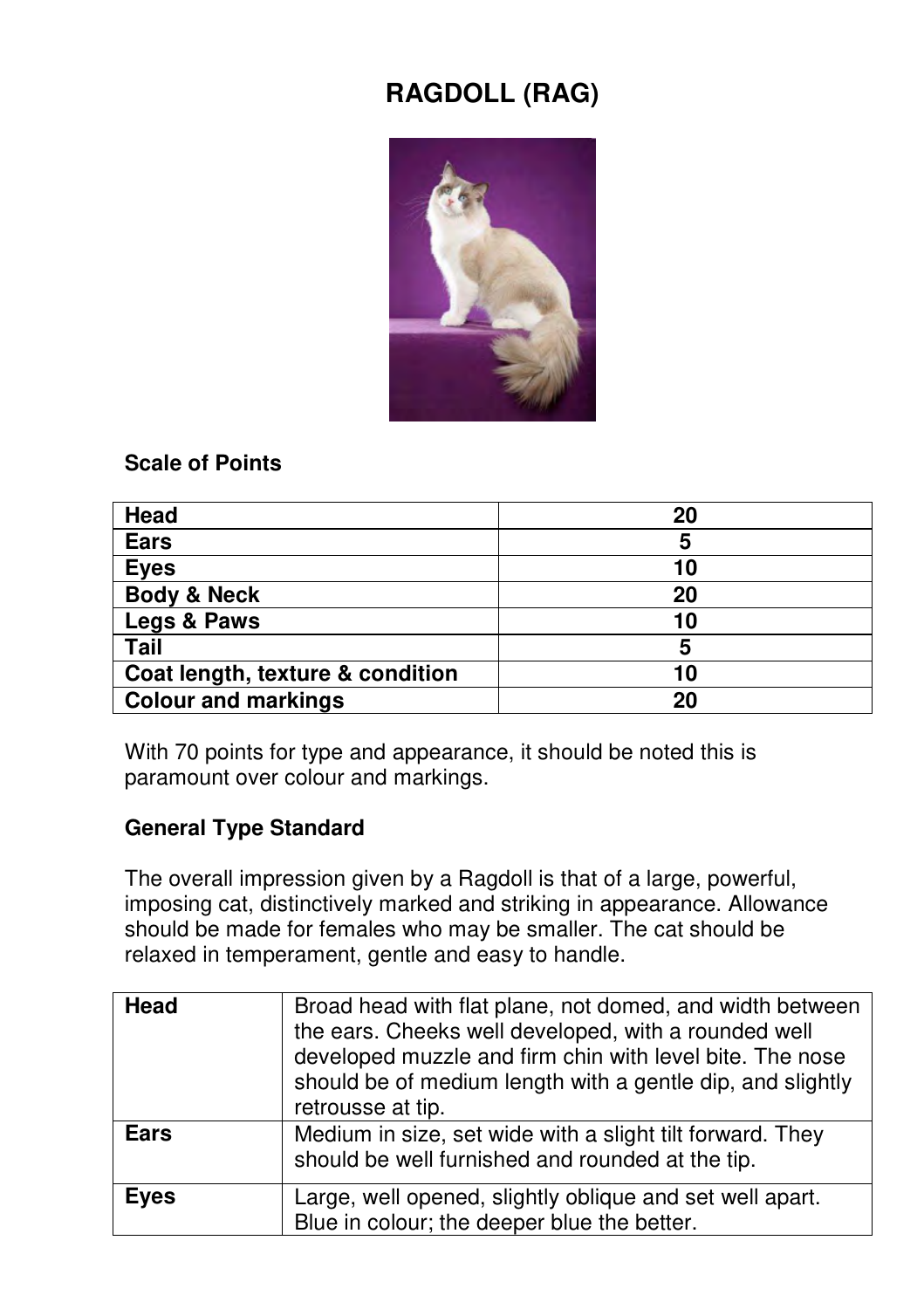| <b>Body</b> | Long and muscular body. Short neck, heavy set. Broad<br>chest.                                                                                                                                                                                                                                                                                                                                                |
|-------------|---------------------------------------------------------------------------------------------------------------------------------------------------------------------------------------------------------------------------------------------------------------------------------------------------------------------------------------------------------------------------------------------------------------|
| Legs & Paws | Medium in length and of substantial bone. Paws large,<br>round, firm and tufted.                                                                                                                                                                                                                                                                                                                              |
| Tail        | Long, bushy, slightly tapered towards the tip, and should<br>at least reach the shoulder and be in proportion to the<br>body.                                                                                                                                                                                                                                                                                 |
| Coat        | Silky texture, dense and medium in length. A ruff and<br>knickerbockers are preferred on mature cats. (A short<br>coat in the summer is acceptable.)<br>Note: Cats may not reach full maturity until between three<br>and four years of age and therefore some degree of body<br>shading is to be expected and cats should not be<br>penalised as long as there is still contrast between body<br>and points. |

## **Withhold Certificates or First Prizes in Kitten Open Classes for**:

- 1. Fine boned legs
- 2. Short body
- 3. Narrow head
- 4. Pinched or narrow muzzle
- 5. Pronounced nose break
- 6. Round or any tendency to oriental-shaped eyes
- 7. Pale eye colour
- 8. Dermoid cysts anywhere on head or face
- 9. Any resemblance in type to any other Semi-Longhair cat
- 10. White anywhere on Colourpointed cats
- 11. Badly off-centred 'V' on face of Bi-colour cats

12. White on the front paws extending beyond the angle formed by the paw and the leg in Mitted cats

- 13. White on the back legs not reaching the level of the hock in Mitted cats
- 14. Absence of a white chin in Mitted cats
- 15. The white bib not extending from chest to tail in Mitted cats
- 16. Complete absence of any of the required colours in Tortie Points.
- 17. Any defect as listed in the preface to this SOP document

## **COLOURPOINTED RAGDOLL**

The colour of the points (mask, ears, paws and tail) to be well defined (except in kittens). On reaching maturity the mask covers the entire face including whisker pads and is connected to the ears by tracings.

**Note**: A darker belly spot though undesirable is NOT a withholding fault.

## **SOLID POINT COLOURPOINTED**

Nose leather and paw pads should be the same colour as points.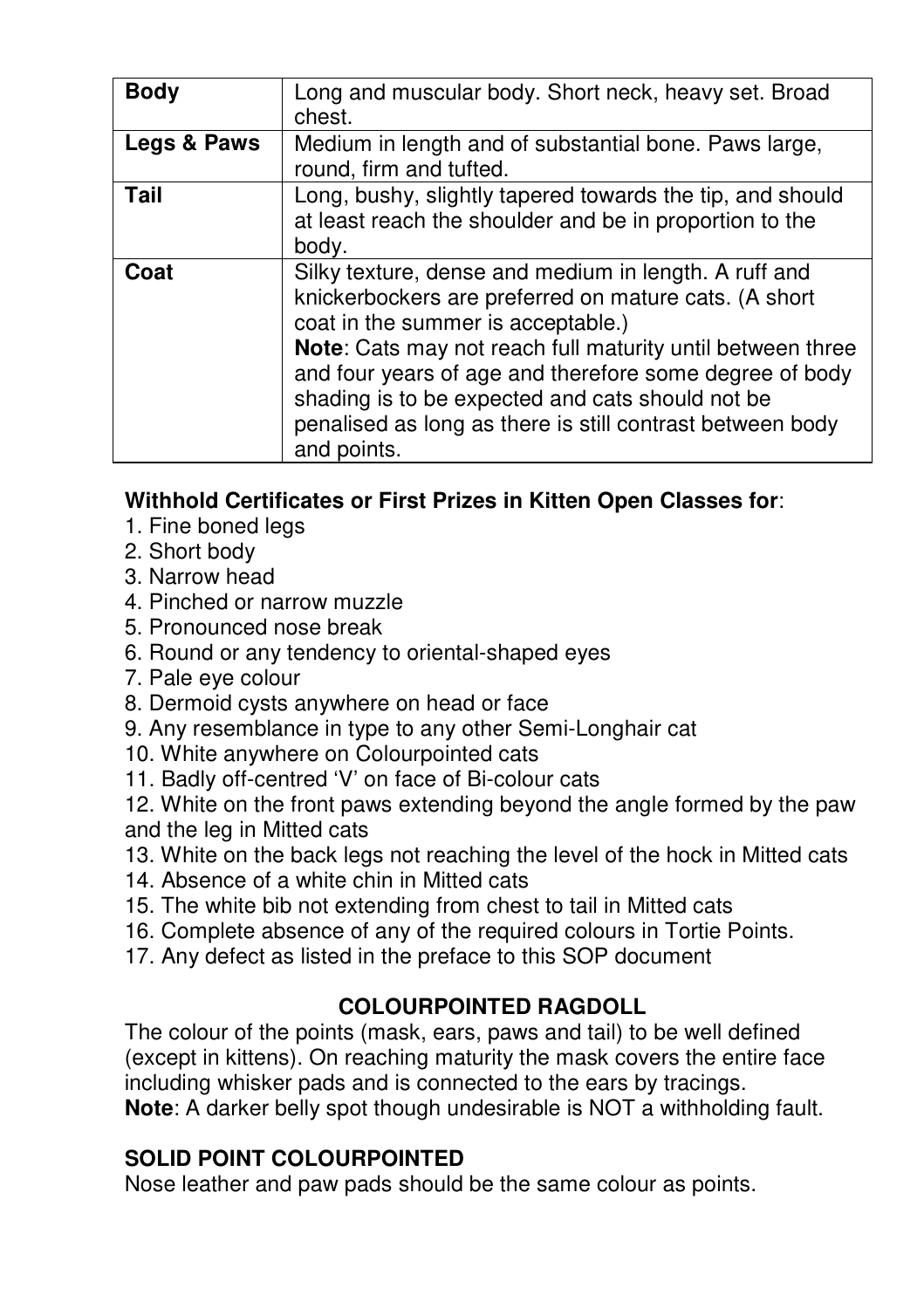**Seal (RAG n)** - The body colour should be beige shading to a lighter colour on the belly and chest. Points should be deep seal brown and all of the same shade.

**Blue (RAG a)** - The body colour should be bluish white shading to a lighter colour on the belly and chest. Points should be greyish blue and all of the same shade.

**Chocolate (RAG b)** - The body colour should be ivory shading to a lighter colour on the belly and chest. Points should be milk chocolate and all of the same shade.

**Lilac (RAG c)** - The body colour should be magnolia shading to a lighter colour on the belly and chest. Points should be pinkish grey and all of the same shade.

**Red (RAG d)** – The body colour should be pale cream shading to a lighter colour on the belly and chest. Points may match in tone but they may not all be the same shade, the legs and feet will often be paler.

**Note 1**: Tabby markings, barring and tail rings shall not be considered as major faults, especially in kittens.

**Note 2**: Freckles may occur on nose, lips, eyelids and ears. Slight freckling in a mature cat should not be penalised.

**Cream (RAG e)** – The body colour is off-white shading to a lighter colour on the belly and chest. Points may match in tone but they may not all be the same shade, the legs and feet will often be paler.

**Note 1**: Tabby markings, barring and tail rings shall not be considered as major faults, especially in kittens.

**Note 2**: Freckles may occur on nose, lips, eyelids and ears. Slight freckling in a mature cat should not be penalised.

## **TORTIE POINT COLOURPOINTED**

The colour on the points should be seal brown or chocolate intermingled with shades of red, or blue or lilac intermingled with shades of cream. The extent and distribution of the Tortie areas are not important providing the tortie element is clearly visible and each point shows some break in colour no matter how small. Any large areas of red or cream may show some striping.

**Seal Tortie (RAG f)**– The body colour should be shades of beige and/or cream to tone with the points colour shading to lighter colour/s on the belly and chest. Points should be seal brown intermingled with shades of red. Nose leather and paw pads - seal brown and/or pink.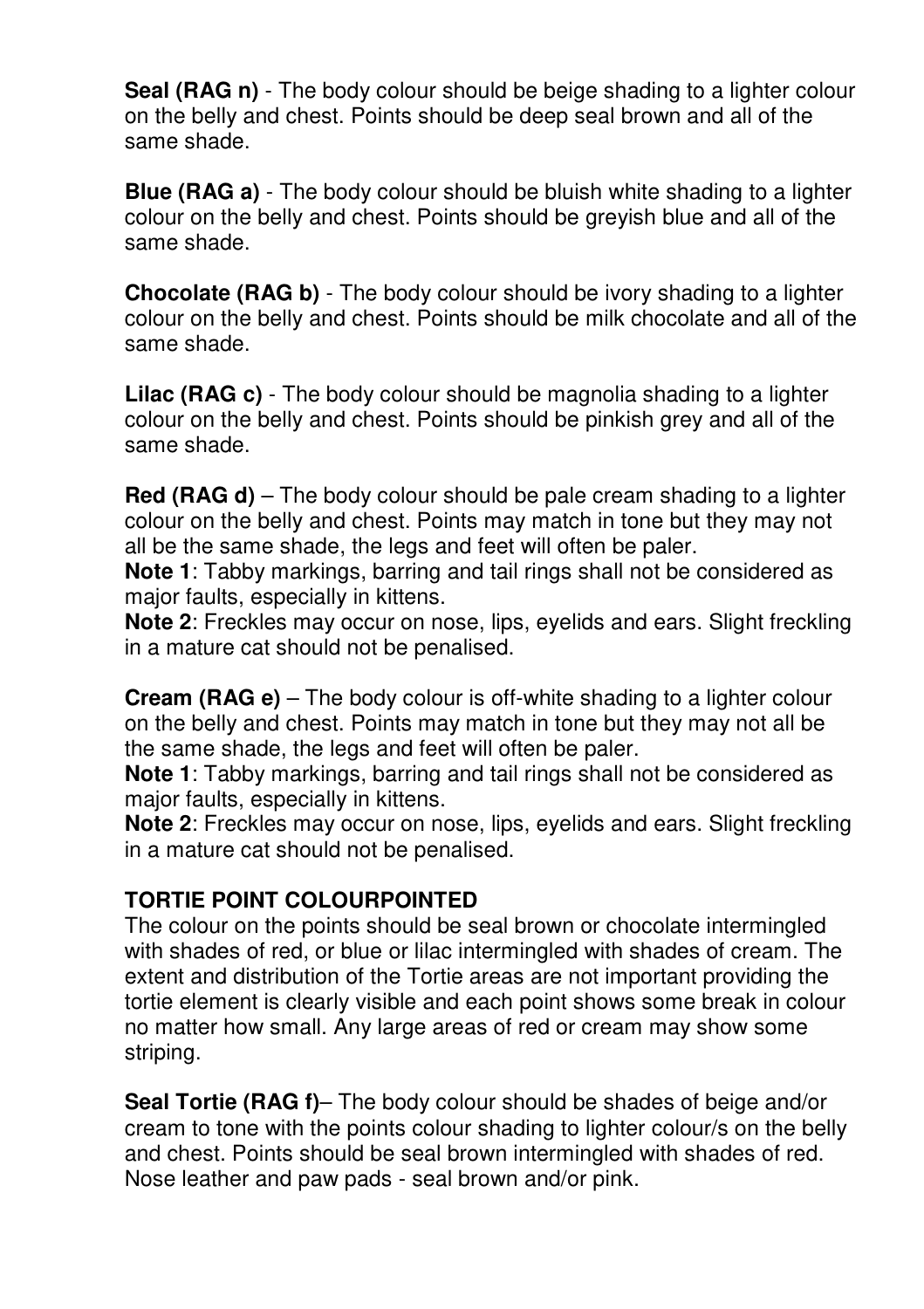**Blue Tortie (RAG g)** – The body colour should be shades of bluish white and/or creamy white to tone with the points colour shading to lighter colour/s on the belly and chest. Points should be greyish blue intermingled with shades of cream. Nose leather and paw pads - blue and/or pink.

**Chocolate Tortie (RAG h)** – The body colour should be shades of ivory and/or cream to tone with the points colour shading to lighter colour/s on the belly and chest. Points should be milk chocolate intermingled with shades of red. Nose leather and paw pads - chocolate and/or pink.

**Lilac Tortie (RAG j)** – The body colour should be shades of magnolia and/or pale cream to tone with the points colour shading to lighter colour/s on the belly and chest. Points should be pinkish grey intermingled with shades of cream. Nose leather and paw pads - pinkish/faded lilac and/or pink.

## **TABBY POINT COLOURPOINTED**

There should be a clearly defined 'M' marking on the forehead, light coloured 'spectacle' markings round the eyes with spotted whisker pads. Ears must be solid with no stripes. Clear 'thumb marks' which are less apparent in dilute colours and they may be mottled in the Tortie Tabby Pointed Ragdolls. The legs should have clearly defined, varied sized broken stripes and/or rings with solid markings on the back of the hind legs. The tail should have many, varied rings, possibly broken, ending in a solid coloured tip.

### **Notes:**

1. The nose leather should be pinkish outlined in pigment or to tone with the points.

2. Paw pads should be the same colour as the points.

3. Markings in kittens are less well defined.

4. A ringed tail is desirable but a solid top-tail, ringed on the underside, is not a fault.

## **TABBY POINT COLOURPOINTED (excluding Tortie Tabby)**

These colours show distinct tabby markings, although they are more diffuse in the dilute colours

**Seal Tabby (RAG n 21)** – The body colour should be beige shading to a lighter colour on the belly and chest. Points, seal brown tabby markings on a pale brown agouti background.

**Blue Tabby (RAG a 21)** - The body colour should be bluish white shading to a lighter colour on the belly and chest. Points, blue tabby markings on a light beige agouti background.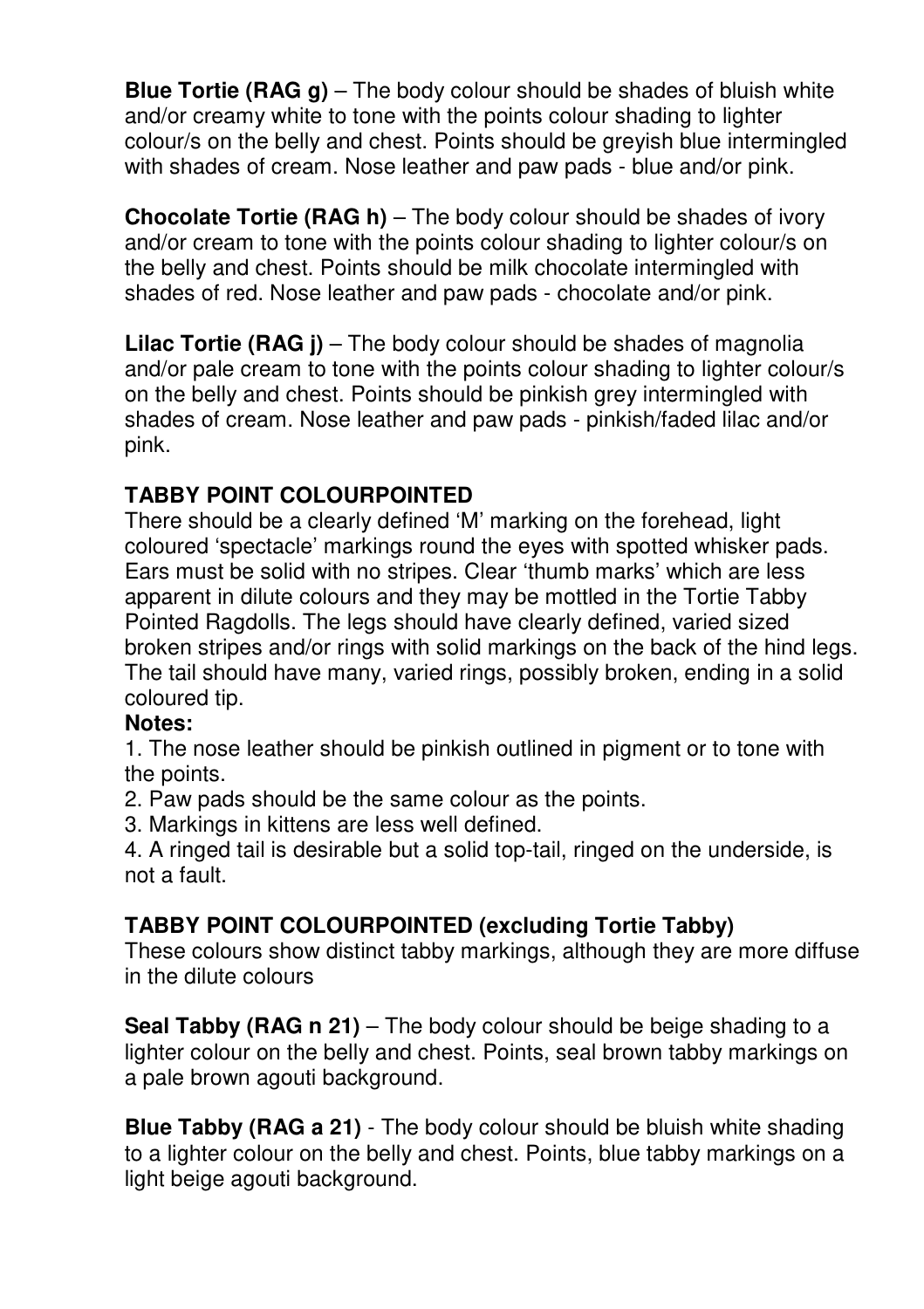**Chocolate Tabby (RAG b 21)** - The body colour should be ivory shading to a lighter colour on the belly and chest. Points, milk chocolate tabby markings on a light bronze agouti background.

**Lilac Tabby (RAG c 21)** - The body colour should be magnolia shading to a lighter colour on the belly and chest. Points, lilac tabby markings on a pale beige agouti background.

**Red Tabby (RAG d 21)** – The body colour should be pale cream shading to a lighter colour on the belly and chest. Points, red tabby markings on a light apricot agouti background.

**Note**: Freckles may occur on nose, lips, eyelids and ears. Slight freckling in a mature cat should not be penalised.

**Cream Tabby (RAG e 21)** – The body colour should be off-white shading to a lighter colour on the belly and chest. Points, cream tabby markings on a paler cream agouti background.

**Note**: Freckles may occur on nose, lips, eyelids and ears. Slight freckling in a mature cat should not be penalised.

## **TORTIE TABBY POINTED COLOURPOINTED**

These colours show the normal tabby pattern, which has been overlaid and intermingled with shades of red or cream. The extent and distribution of the tortie areas are not important providing both elements, tortie and tabby, are clearly visible and each point shows some break in colour no matter how small. Any large areas of red or cream may show some striping. **Notes:**

1. The nose leather should be mottled pink and pigmented or to tone with the points.

2. Markings in kittens are less well defined.

**Seal Tortie Tabby (RAG f 21)** – The body colour should be shades of beige and/or cream to tone with the points colour shading to lighter colour/s on the belly and chest. Points should have seal brown tabby markings on a pale brown agouti background overlaid and intermingled with shades of red.

**Nose leather and paw pads** - seal brown and/or pink.

**Blue Tortie Tabby (RAG g 21)** - The body colour should be shades of bluish white and/or creamy white to tone with the points colour shading to lighter colour/s on the belly and chest. Points should have blue tabby markings on a light beige agouti background overlaid and intermingled with shades of cream.

**Nose leather and paw pads - blue and/or pink.**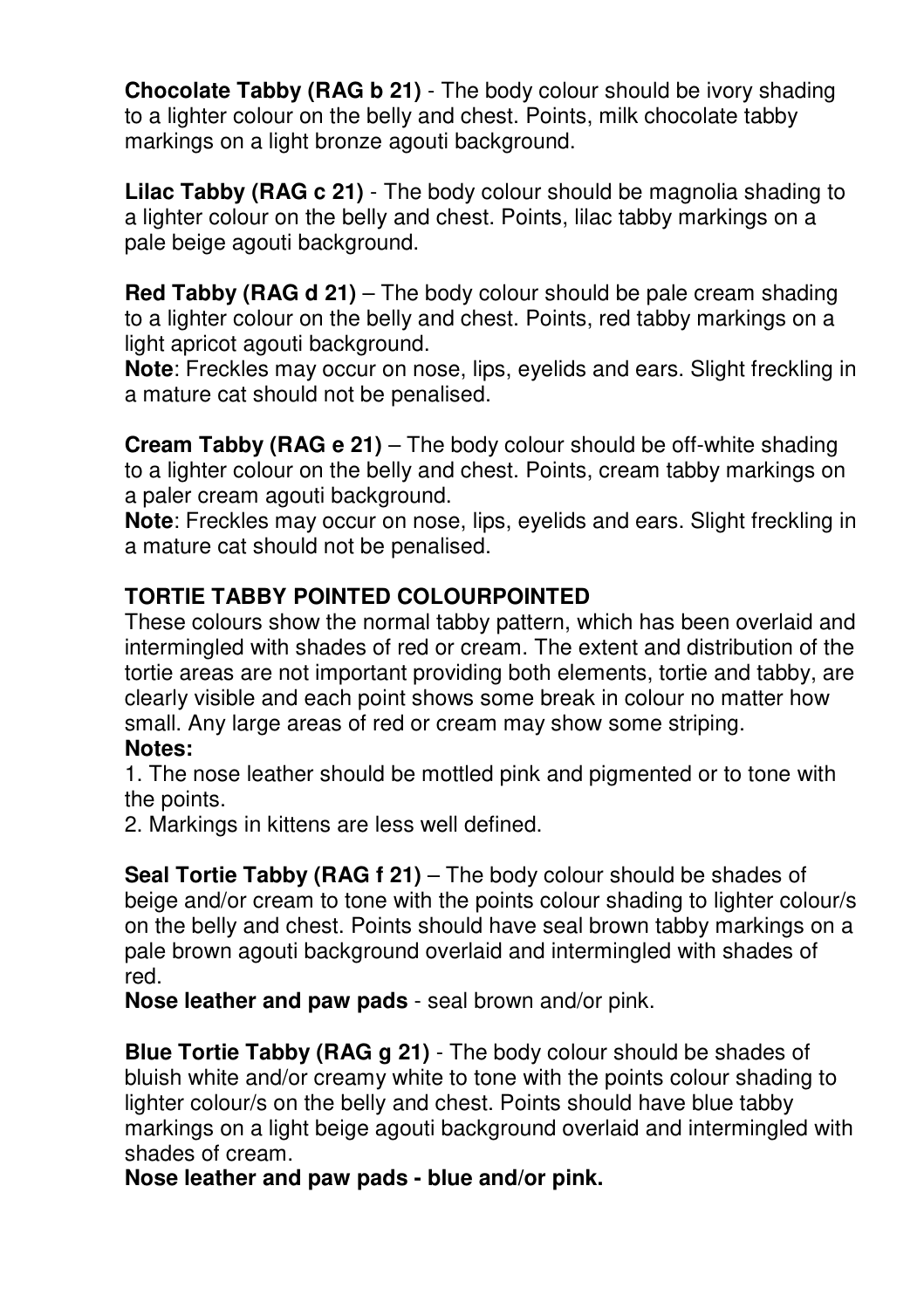**Chocolate Tortie Tabby (RAG h 21)** – The body colour should be shades of ivory and/or cream to tone with the points colour shading to lighter colour/s on the belly and chest. Points should have milk chocolate tabby markings on a light bronze agouti background overlaid and intermingled with shades of red.

**Nose leather and paw pads** - chocolate and/or pink.

**Lilac Tortie Tabby (RAG i 21)** – The body colour should be shades of magnolia and/or pale cream to tone with the points colour shading to lighter colour/s on the belly and chest. Points should have lilac tabby markings on a pale beige agouti background overlaid and intermingled with shades of cream. **Nose leather and paw pads** - lilac and/or pink.

## **MITTED RAGDOLL**

The colour of the points (mask, ears, legs and tail) to be well defined (except in kittens). On reaching maturity the mask covers the entire face including whisker pads and is connected to the ears by tracings. A narrow white blaze on the nose is permitted. The chin, bib and chest are white as is the underbody from chest to tail. The two front paws will have white mittens that are evenly matched preferably extending to the angle formed by the paw and the leg. The back legs should be white to a minimum level of the hock but preferably up to a level of the underbody. Paw pads should be pink.

### **SOLID POINT MITTED**

**Note**: Nose leather should be the same colour as the points.

**Seal (RAG n 04)** - The body colour should be beige. Points should be deep seal brown and all of the same shade.

**Blue (RAG a 04)** - The body colour should be bluish white. Points should be bluish grey and all of the same shade.

**Chocolate (RAG b 04)** - The body colour should be ivory. Points should be milk chocolate and all of the same shade.

**Lilac (RAG c 04)-** The body colour should be magnolia. Points should be pinkish grey and all of the same shade.

**Red (RAG d 04)** – The body colour should be pale cream. Points may match in tone, but they may not all be the same shade, the legs will often be paler.

### **Notes:**

1. Tabby markings, barring and tail rings shall not be considered as major faults, especially in kittens.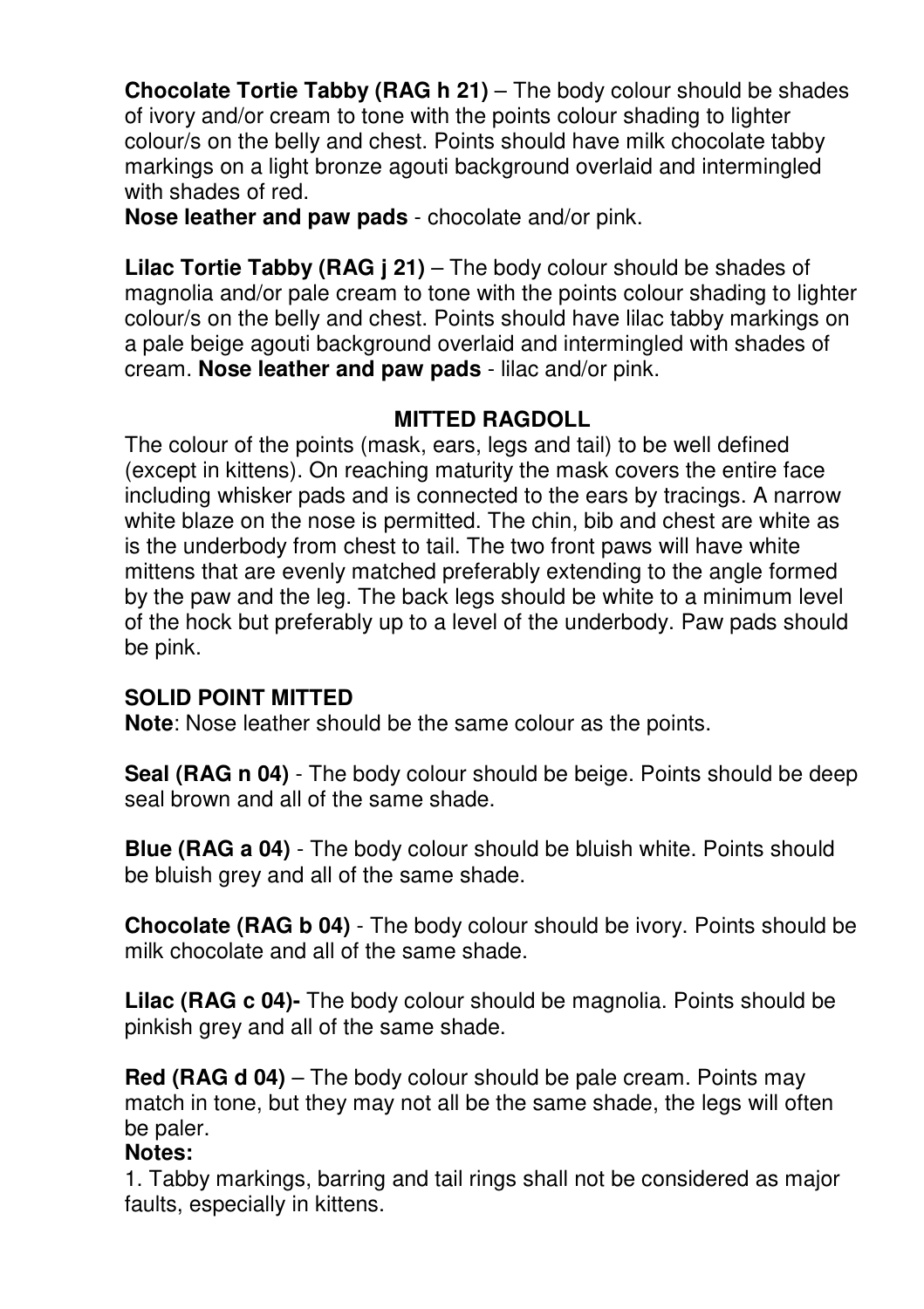2. Freckles may occur on nose, lips, eyelids and ears. Slight freckling in a mature cat should not be penalised.

**Cream (RAG e 04)** – The colour of the body is off-white. Points may match in tone, but they may not all be the same shade, the legs will often be paler. **Notes**:

1. Tabby markings, barring and tail rings shall not be considered as major faults, especially in kittens.

 2. Freckles may occur on nose, lips, eyelids and ears. Slight freckling in a mature cat should not be penalised.

## **TORTIE POINT MITTED**

The colour on the points should be seal brown or chocolate patched or intermingled with shades of red, or blue or lilac patched or intermingled with shades of cream. The presence or absence of a blaze is immaterial. The extent and distribution of the Tortie areas are not important providing the tortie element is clearly visible, but each point must show some break in colour no matter how small. Any large areas of red or cream may show some striping.

#### **Notes:**

1. Red or cream patches are expected to be larger in cats showing greater degrees of white.

2. Tabby markings, barring and tail rings on the red/cream areas only should not be considered as major faults, especially in kittens.

3. Freckles may occur on nose, lips, eyelids and ears on the red/cream areas only. Slight freckling in these areas on a mature cat should not be penalised.

**Seal Tortie (RAG f 04)** – The body colour should be shades of beige and/or cream to tone with the points colour. Points should be seal brown patched or intermingled with shades of red. Nose leather and paw pads seal brown and/or pink.

**Blue Tortie (RAG G 04)** – The body colour should be shades of bluish white and/or creamy white to tone with the points colour. Points should be greyish blue patched or intermingled with shades of cream. Nose leather and paw pads - blue and/or pink.

**Chocolate Tortie (RAG h 04)** – The body colour should be shades of ivory and/or cream to tone with the points colour. Points should be milk chocolate patched or intermingled with shades of red. Nose leather and paw pads - chocolate and/or pink.

**Lilac Tortie (RAG j 04)** – The body colour should be shades of magnolia and/or pale cream to tone with the points colour. Points should be Pinkish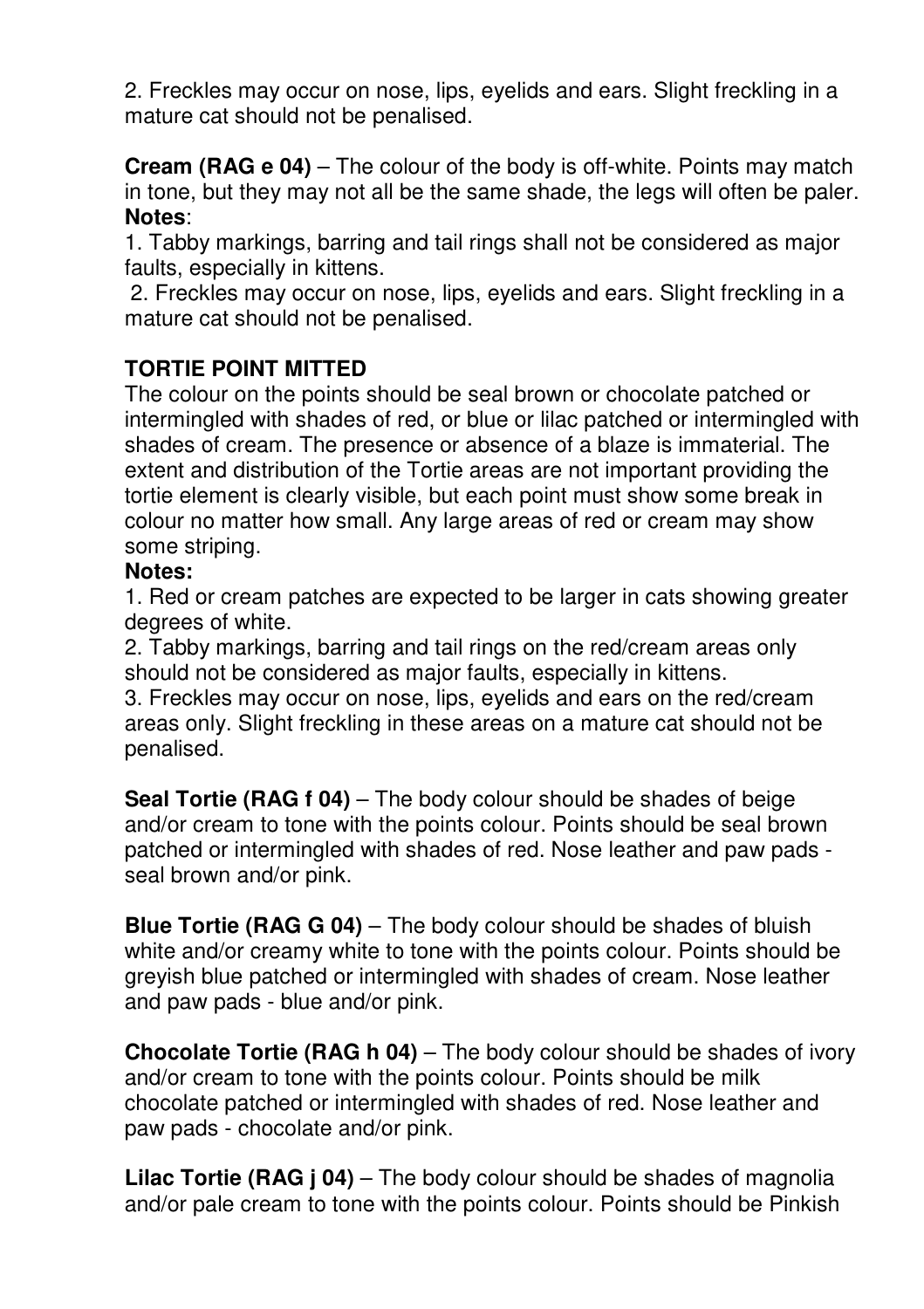grey patched or intermingled with shades of cream. Nose leather and paw pads - pinkish/faded lilac and/or pink.

## **TABBY POINT MITTED**

There should be a clearly defined 'M' marking on the forehead, light coloured 'spectacle' markings round the eyes with spotted whisker pads. Ears solid with no stripes. Clear 'thumb marks' which are less apparent in dilute colours and may be mottled in the Tortie Tabby Pointed Ragdolls. The legs should have clearly defined, varied sized broken stripes and/or rings. The tail should have many, varied rings, possibly broken, ending in a solid coloured tip.

#### **Notes**:

1. The nose leather should be pinkish outlined in pigment or to tone with the points.

2. Markings in kittens are less well defined. 3. A ringed tail is desirable but a solid top-tail, ringed on the underside, is not a fault.

## **TABBY POINT MITTED** (excluding Tortie Tabby)

These colours show distinct tabby markings, although they are more diffuse in the dilute colours.

**Seal Tabby (RAG n 04 21)** – The body colour should be beige. Points, seal brown markings on a pale brown agouti background.

**Blue Tabby (RAG a 04 21)** – The body colour should be bluish white. Points, blue tabby markings on a light beige agouti background.

**Chocolate Tabby (RAG b 04 21)** – The body colour should be ivory. Points, milk chocolate tabby markings on a light bronze agouti background.

**Lilac Tabby (RAG c 04 21)–** The body colour should be magnolia. Points, lilac tabby markings on a pale beige agouti ground.

**Red Tabby (RAG d 04 21)** – The body colour should be pale cream. Points, red tabby markings on a light apricot agouti background. Note: Freckles may occur on nose, lips, eyelids and ears. Slight freckling on a mature cat should not be penalised.

**Cream Tabby (RAG e 04 21)** – The body colour should be off-white. Points, cream tabby markings on a paler cream agouti background. Note: Freckles may occur on nose, lips, eyelids and ears. Slight freckling on a mature cat should not be penalised.

### **TORTIE TABBY POINT MITTED**

These colours show the normal tabby pattern which has been overlaid and patched or intermingled with shades of red or cream. The extent and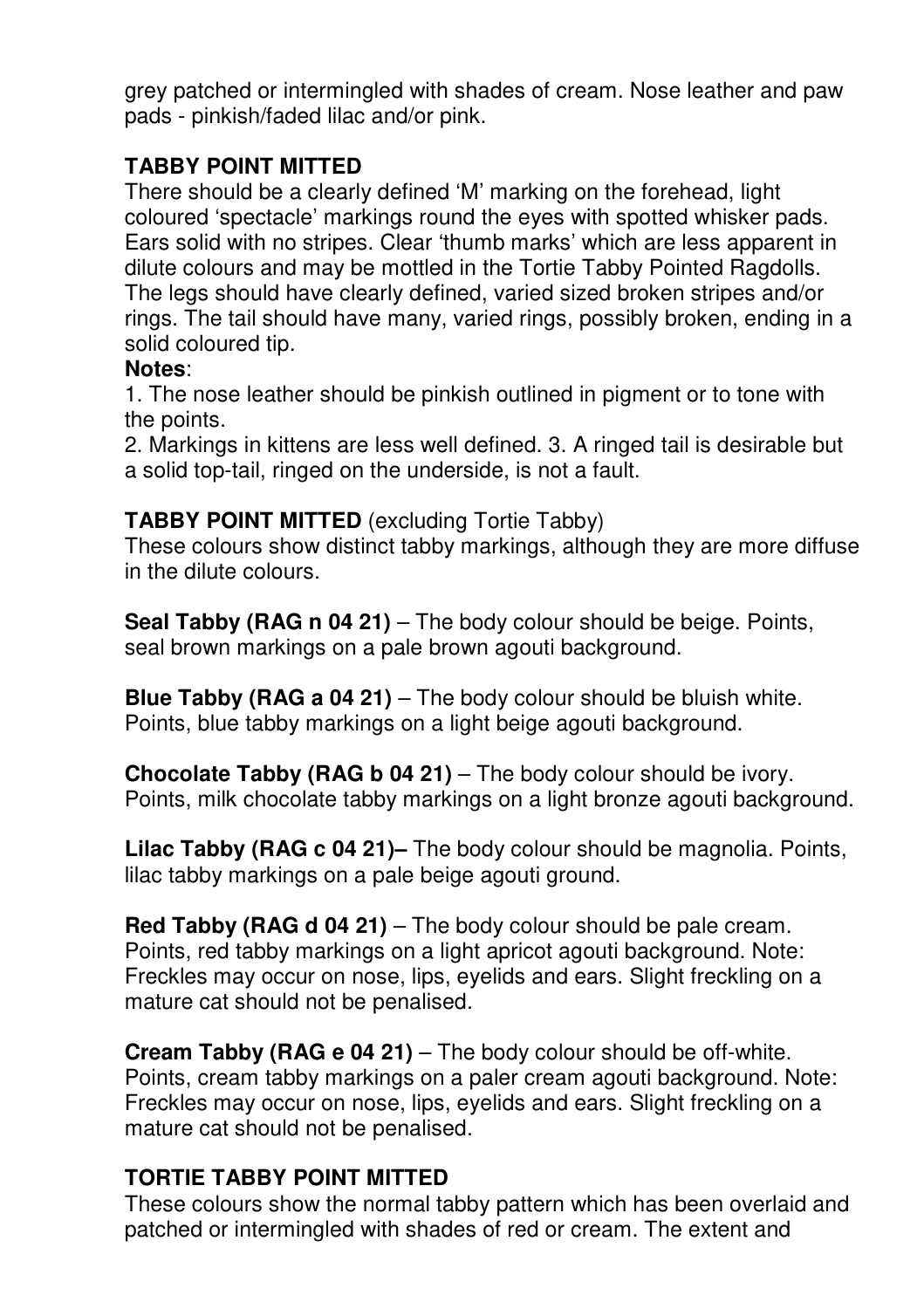distribution of the tortie areas are not important providing both elements, tortie and tabby, are clearly visible and each point shows some break in colour no matter how small. Any large areas of red or cream may show some striping.

#### **Notes**:

1. The nose leather should be mottled pink and pigmented to tone with the points.

2. Red or cream patches are expected to be larger in cats showing a greater degree of white.

3. Markings in kittens are less well defined. 4. Freckles may occur on nose, lips, eyelids and ears on the red/cream areas only. Slight freckling in these areas on a mature cat should not be penalised.

**Seal Tortie Tabby (RAG f 04 21)** – The body colour should be shades of beige and/or cream to tone with the points colour. Points should have seal brown tabby markings on a pale brown agouti background overlaid and patched or intermingled with shades of red.

**Blue Tortie Tabby (RAG g 04 21)** – The body colour should be shades of bluish white and/or creamy white to tone with the points colour. Points should have blue tabby markings on a light beige agouti background overlaid and patched or intermingled with shades of cream.

**Chocolate Tortie Tabby (RAG h 04 21)** – The body colour should be shades of ivory and/or cream to tone with the points colour. Points should have milk chocolate tabby markings on a light bronze agouti background overlaid and patched or intermingled with shades of red.

**Lilac Tortie Tabby (RAG j 04 21)** – The body colour should be shades of magnolia and/or pale cream to tone with the points colour. Points should have lilac tabby markings on a pale beige agouti background overlaid and patched or intermingled with shades of cream.

## **BI-COLOUR RAGDOLL**

The mask should have a balanced inverted 'V' of white starting on the forehead, extending downwards covering the nose, whisker pads and chin, but should not extend beyond the outer aperture of the eye. The bib, chest and entire underbody should be white. The front legs should be all white. It is desirable that the back legs should be white to the level of the underbody but allowance may be made for a small spot of colour on the hocks. The colour of the points (remainder of mask, ears and tail) to be clearly defined (except in kittens). Nose leather and paw pads will be pink.

**Seal (RAG n 03)** - The colour of the back and sides of the body can be completely beige or predominantly beige, with evenly distributed patches of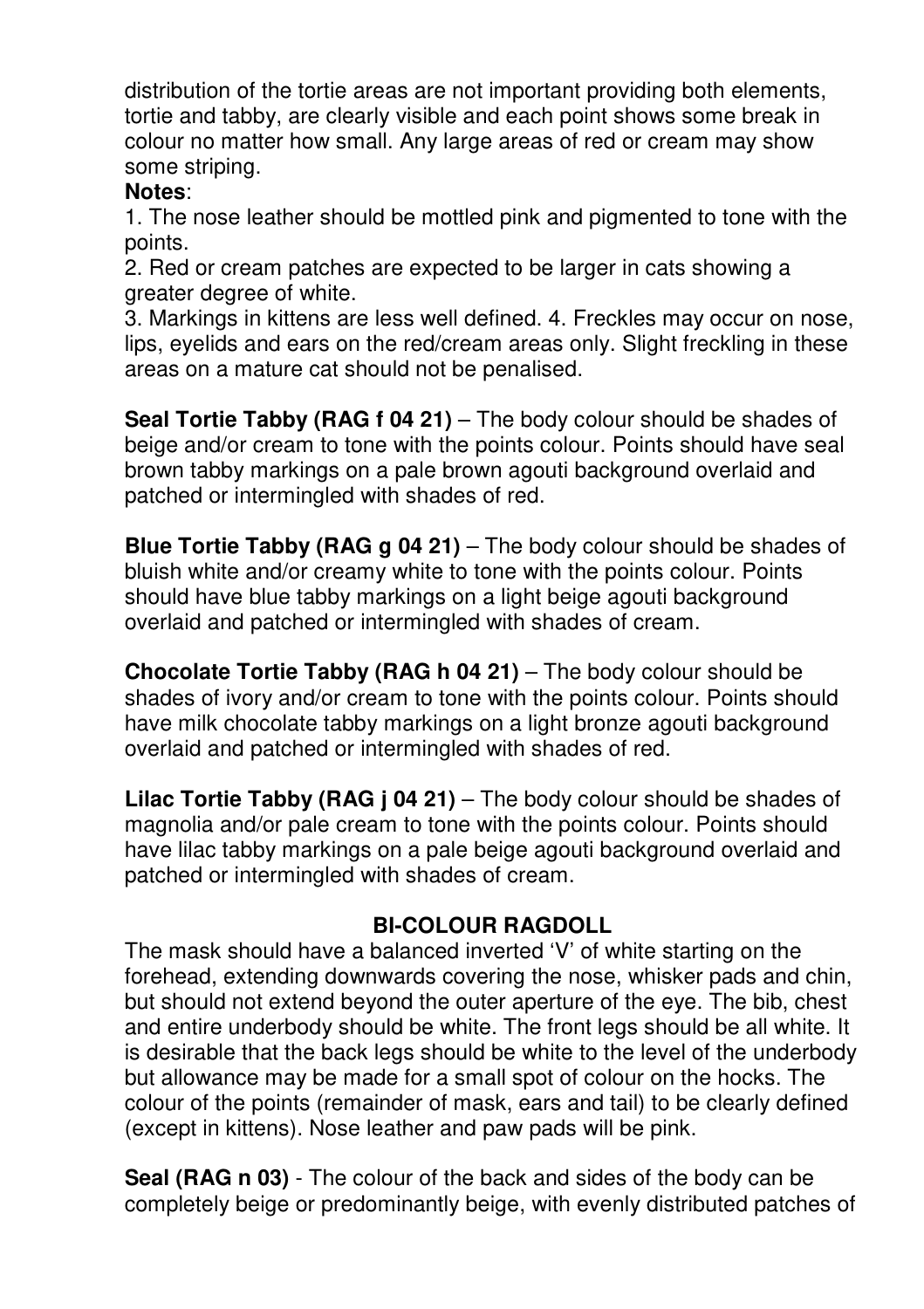white which may vary in size but are limited in total to not more than onethird. Points should be deep seal brown and all of the same shade.

**Blue (RAG a 03)** - The colour of the back and sides of the body can be completely bluish white or predominantly bluish white, with evenly distributed patches of white which may vary in size but are limited in total to not more than onethird. Points should be bluish grey and all of the same shade.

**Chocolate (RAG b 03)** - The colour of the back and sides of the body can be completely ivory or predominantly ivory, with evenly distributed patches of white which may vary in size but are limited in total to not more than onethird. Points should be milk chocolate and all of the same shade.

**Lilac (RAG c 03)** - The colour of the back and sides of the body can be completely magnolia or predominantly magnolia, with evenly distributed patches of white which may vary in size but are limited in total to not more than one-third. Points should be pinkish grey and all of the same shade.

**Red (RAG d 03)** – The colour of the back and sides of the body can be completely cream or predominantly cream with evenly distributed patches of white which may vary in size, but are limited in total to not more than one third. Points may match in tone, but they may not all be the same shade. **Notes**:

1. Tabby markings, barring and tail rings shall not be considered as major faults, especially in kittens.

 2. Freckles may occur on nose, lips, eyelids and ears. Slight freckling on a mature cat should not be penalised

**Cream (RAG e 03)** – The colour of the back and sides of the body can be completely off-white or predominantly off-white with evenly distributed patches of white which may vary in size, but are limited in total to not more than one third. Points may match in tone, but they may not all be the same shade.

## **Notes**:

1. Tabby markings, barring and tail rings shall not be considered as major faults, especially in kittens.

2. Freckles may occur on nose, lips, eyelids and ears. Slight freckling on a mature cat should not be penalised.

## **TORTIE POINT BICOLOUR**

The colour on the points should be seal brown or chocolate patched or intermingled with shades of red, or blue or lilac patched or intermingled with shades of cream. The extent and distribution of the Tortie areas are not important providing the tortie element is clearly visible and each point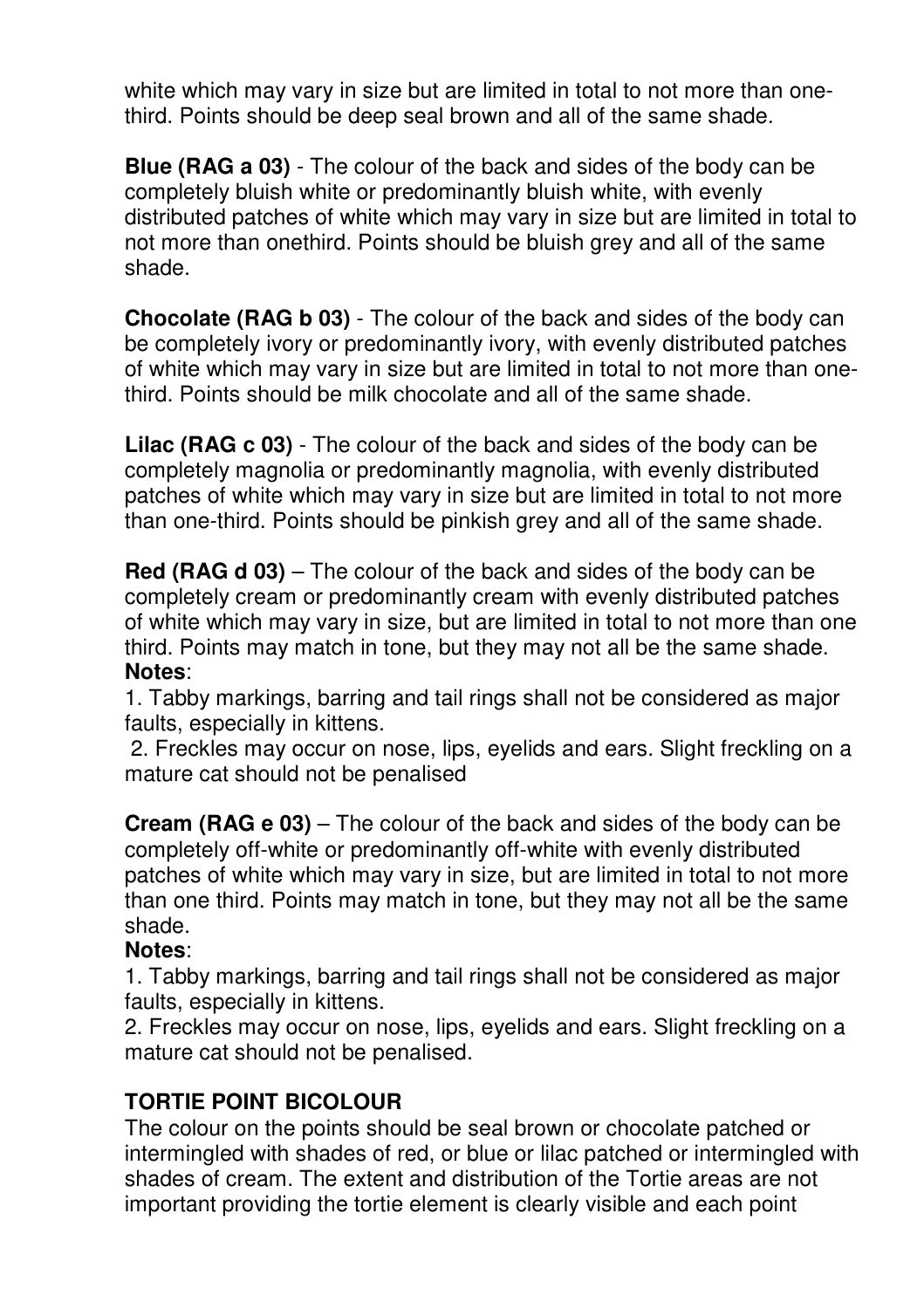shows some break in colour no matter how small. Any large areas of red or cream may show some striping.

**Notes**: 1. Red or cream patches are expected to be larger in cats showing greater degrees of white.

2. Tabby markings, barring and tail rings on red/cream patched areas only should not be considered as major faults, especially in kittens.

3. Freckles may occur on eyelids and ears in red/cream patched areas only. Slight freckling in these areas on a mature cat should not be penalised.

**Seal Tortie (RAG f 03)** – The body colour should be shades of beige and/or cream to tone with the points colour. Evenly distributed patches of white are allowed which may vary in size, but are limited in total to not more than one third. Points should be seal brown patched or intermingled with shades of red.

**Blue Tortie (RAG g 03)** – The body colour should be shades of bluish white and/or creamy white to tone with the points colour. Evenly distributed patches of white are allowed which may vary in size, but are limited in total to not more than one third. Points should greyish blue patched or intermingled with shades of cream.

**Chocolate Tortie (RAG h 03)** – The body colour should be shades of ivory and/or cream to tone with the points colour. Evenly distributed patches of white are allowed which may vary in size, but are limited in total to not more than one third. Points should milk chocolate patched or intermingled with shades of red.

**Lilac Tortie (RAG j 03)** – The body colour should be shades of magnolia and/or pale cream to tone with the points colour. Evenly distributed patches of white are allowed which may vary in size, but are limited in total to not more than one third. Points should pinkish grey patched or intermingled with shades of cream.

## **TABBY POINT BICOLOUR**

On the remainder of the mask there should be a clearly defined 'M' marking on the forehead and light coloured 'spectacle' markings round the eyes. Ears solid with no stripes. Clear 'thumb marks' which are less apparent in dilute colours and may be mottled in the Tortie Tabby Pointed Ragdolls. The tail should have many, varied rings, possibly broken, ending in a solid coloured tip.

### **Notes**:

1. The 'M' on the forehead and the 'spectacle' markings may not be visible if overlaid by the white inverted 'V' on the mask.

2. Markings in kittens are less well defined.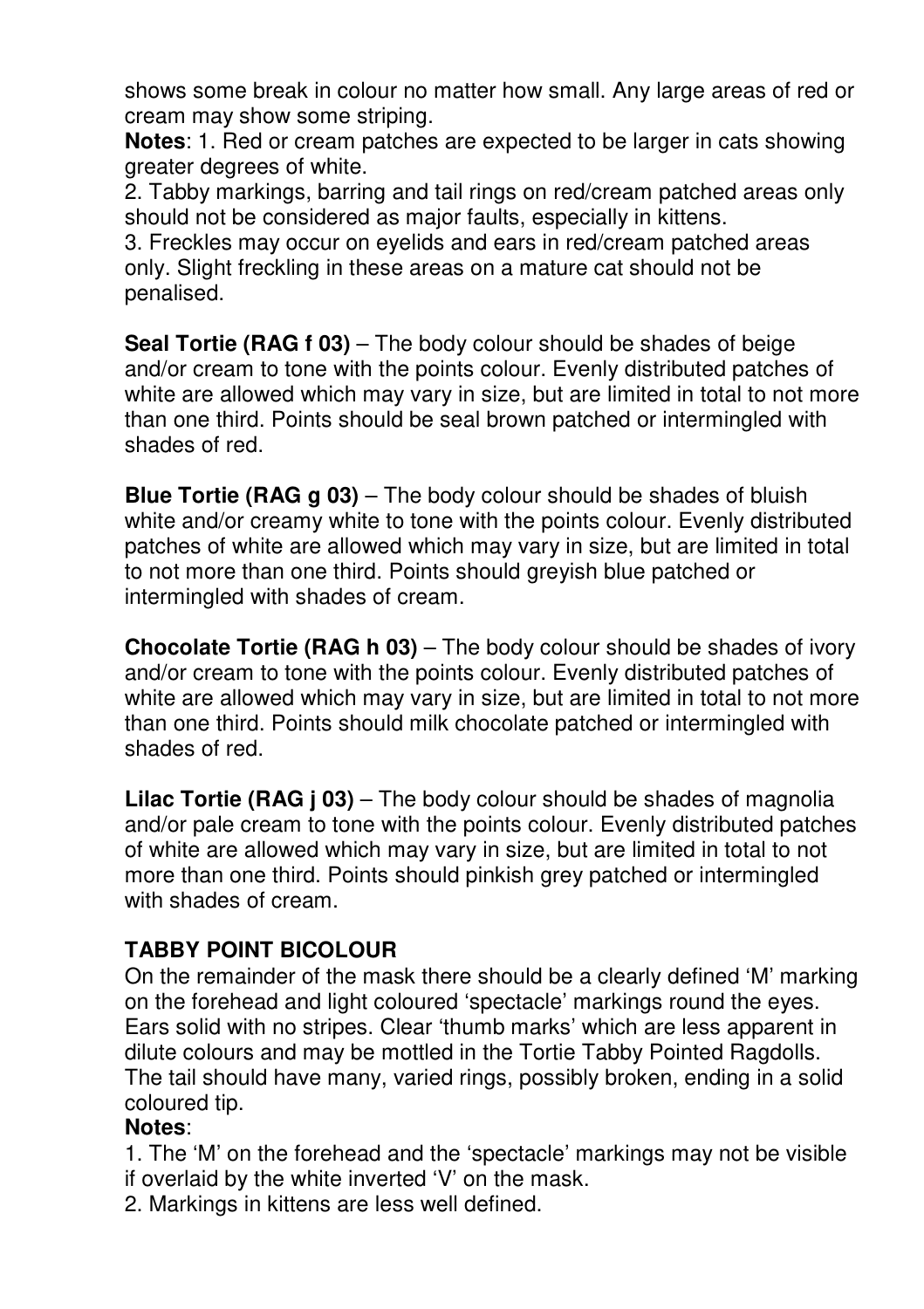3. A ringed tail is desirable but a solid top-tail, ringed on the underside, is not a fault.

### **TABBY POINT BICOLOUR** (excluding Tortie Tabby)

These colours show distinct tabby markings, although they are more diffuse in the dilute colours.

**Seal Tabby (RAG n 03 21)** – The colour of the back and sides of the body can be completely beige or predominantly beige, with evenly distributed patches of white which may vary in size, but are limited in total to not more than one third. Points, seal brown tabby markings on a pale brown agouti background.

**Blue Tabby (RAG a 03 21)** - The colour of the back and sides of the body can be completely bluish white or predominantly bluish white, with evenly distributed patches of white which may vary in size, but are limited in total to not more than one third. Points, blue tabby markings on a light beige agouti background.

**Chocolate Tabby (RAG b 03 21)** - The colour of the back and sides of the body can be completely ivory or predominantly ivory, with evenly distributed patches of white which may vary in size, but are limited in total to not more than one third. Points, milk chocolate tabby markings on a light bronze agouti background.

**Lilac Tabby (RAG c 03 21)** - The colour of the back and sides of the body can be completely magnolia or predominantly magnolia, with evenly distributed patches of white which may vary in size, but are limited in total to not more than one third. Points, lilac tabby markings on a pale beige agouti background.

**Red Tabby (RAG d 03 21)** - The colour of the back and sides of the body can be completely cream or predominantly cream, with evenly distributed patches of white which may vary in size, but are limited in total to not more than one third. Points, red tabby markings on a pale apricot agouti background. Note: Freckles may occur on eyelids and ears. Slight freckling on a mature cat should not be penalised.

**Cream Tabby (RAG e 03 21)** - The colour of the back and sides of the body can be completely off-white or predominantly off-white, with evenly distributed patches of white which may vary in size, but are limited in total to not more than one third. Points, cream tabby markings on a paler cream agouti background. Note: Freckles may occur on eyelids and ears. Slight freckling on a mature cat should not be penalised.